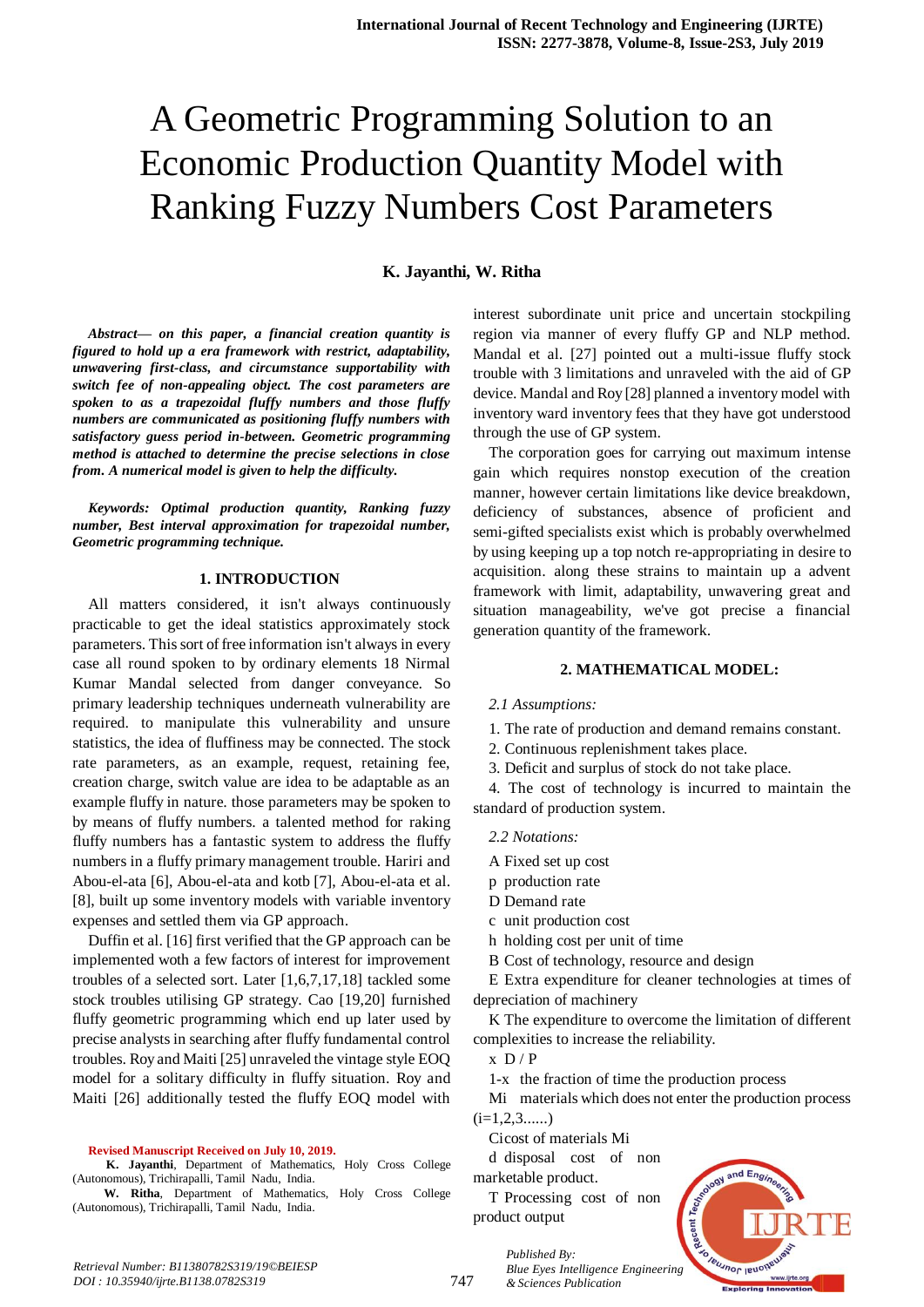## **A GEOMETRIC PROGRAMMING SOLUTION TO AN ECONOMIC PRODUCTION QUANTITY MODEL WITH RANKING FUZZY NUMBERS COST PARAMETERS**

O cost of incurring the outsourcing

## **3. CRISP MODEL**

consider a era area which makes single object. The contribution to the creation framework is the crude materials, but not every one of the materials enter the generation technique. finally the age of waste (non-appealing item) takes place at this component which should be taken consideration off. As in in recent times the organizations stroll closer to the shared fear of nature, switch fee is received for such non attractive object honestly as non-object yield (the waste that is created towards the end of the era). The goes for attaining greatest advantage which requires constant execution of the era technique, but at the equal time wonderful limitations like system breakdown, deficiency of substances, absence of gifted experts exist which may be beaten with the useful resource of preserving up a genuinely perfect redistributing in desire to obtainment. on this manner to preserve up a generation framework with restrict, adaptability, dependability and situation manageability an monetary creation amount version is exceptional as pursues.

The EPQ cost per unit of time C (Q) =  $AD/Q + hQ$  (1-x) /2

The production cost per cycle  $C_p(Q) = cQ$ The costs of materials which do not enter the production

$$
process = \sum_{i=1}^{n} C_i M_i
$$

The disposal cost of non-marketable product  $=$ The inventory cost per unit of time is given as

 $T(C(Q))$ ventory cost per unit of time is given as<br>
(1)<br>  $\frac{(1-x)}{2} + \left[\sum_{i=1}^{n} C_i M_i + \sum_{i=1}^{n} dM_i + cQ + B + E + K + T + o\right]$  $\sum_{n=1}^{n} a_n t$ The inventory cost per unit of time is given as<br>  $T(C(Q))$ <br>  $\frac{AD}{Q} + \frac{hQ(1-x)}{2} + [\sum_{i=1}^{n} C_i M_i + \sum_{i=1}^{n} dM_i + cQ + B + E + K + T + o] \frac{D}{Q}$  $\overline{a}$ the disposal cost of non-marketable product =<br>
the inventory cost per unit of time is given as<br>  $(C(Q))$ <br>  $+ \frac{hQ(1-x)}{2} + \left[\sum_{i=1}^{n} C_i M_i + \sum_{i=1}^{n} dM_i + cQ + B + E + K + T + o\right] \frac{D}{Q}$ 

$$
2 \t\t\t\t 2 \t\t\t 2
$$
\nThe optimal solution is Q =\n
$$
\sqrt{\frac{2D[A + \sum_{i=1}^{n} C_i M_i + \sum_{i=1}^{n} dM_i + B + K + E + T + O]}{h(1 - x)}}
$$
\n
$$
1\n\t\t\t \frac{1}{2} \t\t\t \frac{1}{2} \t\t\t \frac{1}{2} \t\t\t \frac{1}{2} \t\t\t \frac{1}{2} \t\t\t \frac{1}{2} \t\t\t \frac{1}{2} \t\t\t \frac{1}{2} \t\t\t \frac{1}{2} \t\t\t \frac{1}{2} \t\t\t \frac{1}{2} \t\t\t \frac{1}{2} \t\t\t \frac{1}{2} \t\t\t \frac{1}{2} \t\t\t \frac{1}{2} \t\t\t \frac{1}{2} \t\t\t \frac{1}{2} \t\t\t \frac{1}{2} \t\t\t \frac{1}{2} \t\t\t \frac{1}{2} \t\t\t \frac{1}{2} \t\t\t \frac{1}{2} \t\t\t \frac{1}{2} \t\t\t \frac{1}{2} \t\t\t \frac{1}{2} \t\t\t \frac{1}{2} \t\t\t \frac{1}{2} \t\t\t \frac{1}{2} \t\t\t \frac{1}{2} \t\t\t \frac{1}{2} \t\t\t \frac{1}{2} \t\t\t \frac{1}{2} \t\t\t \frac{1}{2} \t\t\t \frac{1}{2} \t\t\t \frac{1}{2} \t\t\t \frac{1}{2} \t\t\t \frac{1}{2} \t\t\t \frac{1}{2} \t\t\t \frac{1}{2} \t\t\t \frac{1}{2} \t\t\t \frac{1}{2} \t\t\t \frac{1}{2} \t\t\t \frac{1}{2} \t\t\t \frac{1}{2} \t\t\t \frac{1}{2} \t\t\t \frac{1}{2} \t\t\t \frac{1}{2} \t\t\t \frac{1}{2} \t\t\t \frac{1}{2} \t\t\t \frac{1}{2} \t\t\t \frac{1}{2} \t\t\t \frac{1}{2} \t\t\t \frac{1}{2} \t\t\t \frac{1}{2} \t\t\t \frac{1}{2} \t\t\t \frac{1}{2} \t\t\t \frac{1}{2} \t\t\t \frac{1}{2} \t\t\t \frac{1}{2} \t\t\t \frac{1}{2} \t\t
$$

#### **4. FUZZY MODEL**

Here, D, C<sub>i</sub>, d, B, K, E, T, O, h are assumed as fuzzy numbers.

The fuzzy inventory total cost per unit of time is given as the fuzzy inventory total cost per unit of time is given as<br>  $\frac{1}{(C(Q))} = [A + \sum_{i=1}^{n} C_i M_i + \sum_{i=1}^{n} dM_i + cQ + B + E + K + T + o] \frac{\overline{D}}{Q} + \frac{\overline{h}Q(1-x)}{2}$ ventory to  $\sum_{n=1}^{n} a_n t_n \cdot \sum_{n=1}^{n} a_n t_n$ mbers.<br>
The fuzzy inventory total cost per unit of time is given as<br>  $\overline{T(C(Q)} = [A + \sum_{i=1}^{n} C_i M_i + \sum_{i=1}^{n} dM_i + cQ + B + E + K + T + o] \frac{\overline{D}}{Q} + \frac{\overline{h}Q(1-x)}{2}$ D, C<sub>i</sub>, d, B, K, E, 1, O, h are assumed as fuzzy<br>zzy inventory total cost per unit of time is given as<br> $=[A + \sum_{i=1}^{n} C_i M_i + \sum_{i=1}^{n} dM_i + cQ + B + E + K + T + o] \frac{\overline{D}}{Q} + \frac{\overline{h}Q(1-x)}{2}$ 

## **5. NEAREST INTERVAL APPROXIMATION**

Suppose  $\overline{A}$  is fuzzy number with  $\alpha$  cut  $[A_L(\alpha), A_R]$  $(\alpha)$ ]. Then

The interval  $\frac{1}{2}$  1  $\int_{0}^{L} L^{(1)}$   $\int_{0}^{0}$  $C_d(\overline{A}) = \left[\int_0^1 [A_L(\alpha)d\alpha, \int_0^1 A_R(\alpha)d\alpha\right]$  (1,2,3,.....m)  $t_j > 0$ <br>Where  $C_{0k} > 0$  (k=1,2,

with respect to the metric d. Let  $A = (a,b,c,d)$  be a

trapezoidal fuzzy number. The  $\cdot$  - cut interval of is defined as  $[A_L(\alpha), A_R(\alpha)]$  where  $A_L(\alpha)$  a+ (b-a)  $\alpha$  and  $A_R(\alpha) = d$ - $(d-c)$   $\alpha$ . By nearest interval approximation method the lower limit of the interval is  $C_L = \frac{2}{2}$  $\frac{a+b}{b}$  and upper limit of the

interval is 
$$
C_R = \frac{c+d}{2}
$$
.

## **6. RANKING FUZZY NUMBERS OF COST PARAMETERS WITH BEST APPROXIMATION INTERVAL**

The best approximation interval of A is  $[A_L(\alpha), A_R(\alpha)]$ . The ranking fuzzy number of the best approximation interval  $[A_L(\alpha), A_R(\alpha)]$  is defined as a convex combination of lower and upper boundary of the best approximation interval. Let  $\lambda \in [0,1]$  is pre-assigned parameter, called degree of optimism. Therefore, the ranking fuzzy number of *A* is defined by ranking fuzzy number of *A*<br>  $R_{\lambda,f}(\overline{A}) = \lambda A_R(\alpha) + (1 - \lambda) A_L(\alpha)$ .

A large value of  $\lambda$  specifies the higher degree of optimism. When  $\lambda = 0$ ,  $R(A) = A_{L}(\alpha)$  expresses that the decision maker`s viewpoint is completely pessimistic. When  $\lambda =1$ , R  $(\overline{A}) = A_R(\alpha)$  expresses that the decision maker's attitude is completely optimistic. When  $\lambda = 1/2$ , R (A)  $\frac{1}{2}$ , (A<sub>L</sub>( $\alpha$ ) +(A<sub>R</sub> ( $\alpha$ )) reflects moderately optimistic or neutral attitude of the decision maker.

or neutral attitude of the decision maker.  
\nRanking fuzzy numbers of 
$$
\overline{A}
$$
 is  
\n
$$
R_{\lambda,f}(\overline{A}) = \int_{1}^{0} [\lambda A_R(\alpha) + (1-\lambda)A_L(\alpha)] f(\alpha) d\alpha / \int_{1}^{0} f(\alpha) d\alpha
$$

And we let  $f(\alpha)$ . If  $A = (a,b,c,d)$  is a trapezoidal fuzzy number, then  $A_L(\alpha) = a + \alpha$  (b-a) and  $A_R(\alpha) = d - \alpha$  (d-c). The lower limit of the interval is  $A_L(\alpha) = (a+2b) / 3$ , and the upper limit of the interval is  $A_R(\alpha) = (2c+d)/3$ . Then

the corresponding ranking fuzzy number is 2 2 ( ) 2 [ ( ) (1 )( )] *c d a b R A d* 0 , 1 3 3 *<sup>f</sup>* , 1 ( ) (2 ) (1 )( 2 )] 3 *R A c d a b <sup>f</sup>* .......................(1)

## **7. GEOMETRIC PROGRAMMING PROBLEM**

Primal problem: Primal Geometric programming (PGP) problem is

Minimize 
$$
g_o(t) \sum_{k=1}^{T_o} C_{Ok} \prod_{k=1}^{m} t_j^{\alpha_{ols}}
$$
  
Subject to  $\sum_{k=1}^{T_o} C_{rk} \prod_{j=1}^{m} t_j^{\alpha_{rkj}} \le 1$ , (r = 1,2,...I), j =

 $(1,2,3,......m)$  t<sub>j</sub> > 0

*Published By:*

Where  $C_{0k} > 0$  (k=1,2,... T<sub>0</sub>)  $C_{rk}$  and  $\alpha_{rk}$  are real numbers. It constrained polynomial



748 *& Sciences Publication*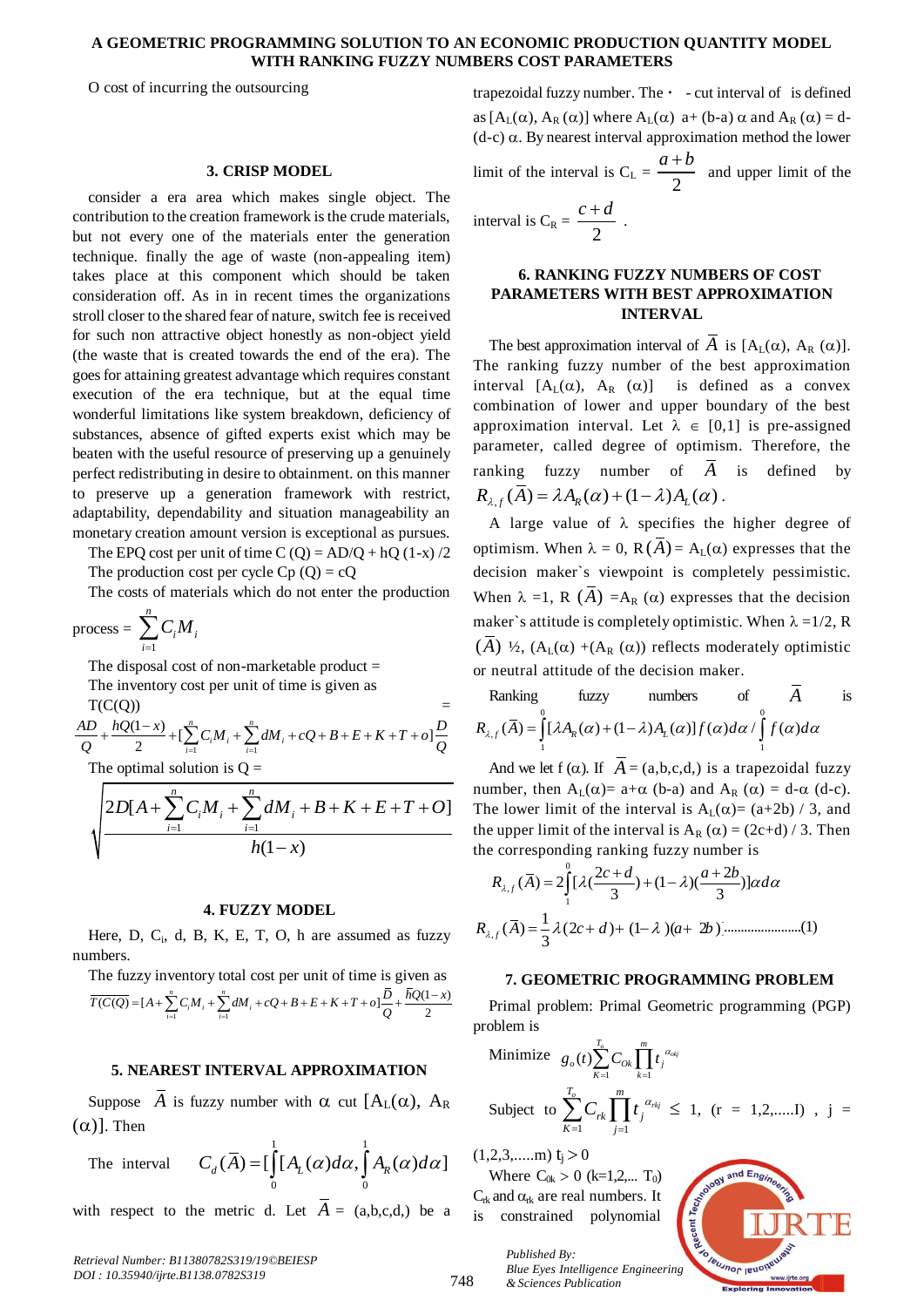geometric problem. The number of term each polynomial constrained functions varies and it is denoted by T, for each r  $= 0,1,2,...$  Let T=  $T_0 + T_1 + T_2 + ... + T_1$  be the total number of terms in the primal program. The Degree of difficulty is (DD)  $= T - (m+1)$ 

*Dual problem:* Maximize =  $\sum_{k=1}^{n} \sum_{k=1}^{n} \delta_{rk}$   $S=1+T_{r+1}$  $\int_{0}^{r} \left(\frac{C_{rk}}{s}\right)^{\delta rk} \left(\sum_{s=1}^{T} \left(\delta_{rs}\right)\right)$ *r*  $\prod_{r=0}^{l} \prod_{k=1}^{T^r} \big( \frac{C_{rk}}{\delta_{rk}} \big) \frac{\delta rk}{s=1+T_{r+1}} \big( \delta_{rs} \big) \frac{\delta rk}{r}$  $\prod_{r=0}^l \prod_{k=1}^{T^r} \big(\frac{C_{rk}}{\delta_{rk}}\big)^{\delta rk} \big(\sum_{S=l+T_{r+1}}^T \big(\delta_{rs}\big)^{\delta rk}$ Subject to  $\sum_{n=1}^{\infty}$  $\overline{0}$ 1 1 *T k k*  $\delta$  $\sum_{k=1}^{\infty} \delta_{0k} = 1$  (Normality condition) 0  $k=1$ *l T<sup>r</sup> rkj rk r k*  $\alpha_{\scriptscriptstyle rki}\delta_{\scriptscriptstyle r}$  $\sum_{r=0} \sum_{k=1}^r \alpha_{rkj} \delta_{rk} = 0$  (Orthogonally conditions)  $\delta_{rk} > 0$ , (Positive constant)

## **8. GEOMETRIC PROGRAMMING TECHNIQUE TO SOLVE FUZZY INVENTORY PROBLEM & TESTING RESULTS**

The trapezoidal fuzzy number is  $\overline{A}$  (a,b,c,d,) and the jective function is<br>  $\overline{T(C(Q)} = [A + \sum_{i=1}^{n} C_i M_i + \sum_{i=1}^{n} dM_i + cQ + B + E + K + T + o] \frac{\overline{D}}{Q} + \frac{\overline{h}Q(1-x)}{2}$ objective function is  $\frac{\pi G(G)}{\pi G(G)}$  if  $\theta$ ,  $\sum_{n=1}^{\infty} G(M)$ ,  $\sum_{n=1}^{\infty} G(M)$ 

$$
\frac{1}{T(C(Q))} = [A + \sum_{i=1}^{n} C_i M_i + \sum_{i=1}^{n} dM_i + cQ + B + E + K + T + o] \frac{\overline{D}}{Q} + \frac{\overline{h}Q(1-x)}{2}
$$

Now, using ranking fuzzy numbers cost parameters, objective function becomes tive function<br>  $f(T(C(Q))) =$ <br>  $\sum_{n=1}^{\infty} f(n) f(x) dx$ w, using<br>iective func<br> $\frac{R_{\lambda,f}(T(C(Q)))}{R_{\lambda,f}(T(C(Q)))}$ 

$$
\begin{aligned}\n\text{jective function becomes} \\
\overline{R_{\lambda,f}(T(C(Q))} &= \\
\left[A + \sum_{i=1}^{n} (\overline{C}_{i})M_{i} + \sum_{i=1}^{n} R_{\lambda,f}(\overline{d})M_{i} + cQ + R_{\lambda,f}(B) + R_{\lambda,f}(E) + R_{\lambda,f}(K) + R_{\lambda,f}(T) + R_{\lambda,f}(o)\right] \\
\text{plying Geometric programming technique, we get,} \\
&= \left\{\left[A + \sum_{i=1}^{n} (\overline{C}_{i})M_{i} + \sum_{i=1}^{n} R_{\lambda,f}(\overline{d})M_{i} + cQ + R_{\lambda,f}(B) + R_{\lambda,f}(E) + R_{\lambda,f}(K) + R_{\lambda,f}(T) + R_{\lambda,f}(O)\right] + \sum_{i=1}^{n} R_{\lambda,f}(B) + R_{\lambda,f}(B) + R_{\lambda,f}(B) + R_{\lambda,f}(B) + R_{\lambda,f}(B) + R_{\lambda,f}(B) + R_{\lambda,f}(B) + R_{\lambda,f}(B) + R_{\lambda,f}(B) + R_{\lambda,f}(B) + R_{\lambda,f}(B) + R_{\lambda,f}(B) + R_{\lambda,f}(B) + R_{\lambda,f}(B) + R_{\lambda,f}(B) + R_{\lambda,f}(B) + R_{\lambda,f}(B) + R_{\lambda,f}(B) + R_{\lambda,f}(B) + R_{\lambda,f}(B) + R_{\lambda,f}(B) + R_{\lambda,f}(B) + R_{\lambda,f}(B) + R_{\lambda,f}(B) + R_{\lambda,f}(B) + R_{\lambda,f}(B) + R_{\lambda,f}(B) + R_{\lambda,f}(B) + R_{\lambda,f}(B) + R_{\lambda,f}(B) + R_{\lambda,f}(B) + R_{\lambda,f}(B) + R_{\lambda,f}(B) + R_{\lambda,f}(B) + R_{\lambda,f}(B) + R_{\lambda,f}(B) + R_{\lambda,f}(B) + R_{\lambda,f}(B) + R_{\lambda,f}(B) + R_{\lambda,f}(B) + R_{\lambda,f}(B) + R_{\lambda,f}(B) + R_{\lambda,f}(B) + R_{\lambda,f}(B) + R_{\lambda,f}(B) + R_{\lambda,f}(B) + R_{\lambda,f}(B) + R_{\lambda,f}(B) + R_{\lambda,f}(B) + R_{\lambda,f}(B) + R_{\lambda,f}(B) + R_{\lambda,f}(B) + R_{\lambda,f}(B) + R_{\lambda,f}(B) + R
$$

$$
[A + \sum_{i=1}^n (\overline{C}_i)M_i + \sum_{i=1}^n R_{\lambda,f}(\overline{d})M_i + cQ + R_{\lambda,f}(B) + R_{\lambda,f}(E) + R_{\lambda,f}(K) + R_{\lambda,f}(T) + R_{\lambda,f}(o)]
$$
  
Applying Geometric programming technique, we get,  

$$
\prod_{i=1}^n = \{ [A + \sum_{i=1}^n (\overline{C}_i)M_i + \sum_{i=1}^n R_{\lambda,f}(\overline{d})M_i + cQ + R_{\lambda,f}(B) + R_{\lambda,f}(E) + R_{\lambda,f}(K) + R_{\lambda,f}(T) + R_{\lambda,f}(o)] \frac{R_{\lambda,f}(\overline{D})}{Q}
$$

$$
+ \frac{R_{\lambda,f}(\overline{h})(1-x)Q}{2} \}w1r / Qw_{1r} + \frac{Q(1-x)R_{\lambda,f}(h)}{2w_{2r}}\}w2r + \frac{cR_{\lambda,f}(D)}{w_{3r}})^{w_{3r}}
$$

*Subject to the conditions*

 $W_{1r} + W_{2r} + W_{3r} = 1$  $-W_{1r} + W_{2r} = 0$  $W_{1r} + W_{3r} = 0$ 

Solving these conditions, we get the values of  $W1r = W2r$  $= 1$  and W3r  $= -1$ 

= 1 and W3r = -1  
\nBy applying Duffin's and peterson's theorem,  
\n
$$
[A + \sum_{i=1}^{n} (\bar{C}_{i})M_{i} + \sum_{i=1}^{n} R_{\lambda,f}(\bar{d})M_{i} + cQ + R_{\lambda,f}(B) + R_{\lambda,f}(E) + R_{\lambda,f}(K) + R_{\lambda,f}(T) + R_{\lambda,f}(o)] \frac{R_{\lambda,f}(\bar{D})}{Q}
$$
\n
$$
= w_{1,r}g(w_{1r}, w_{2r}) \frac{R_{\lambda,f}(\bar{h})(1-x)Q}{2} = w_{2r}g(w_{1r}, w_{2r})
$$

From this, we obtain the optimal production quantity,

$$
= w_{1r}g(w_{1r}, w_{2r}) \frac{R_{\lambda,f}(u)(1 - \lambda)g}{2} = w_{2r}g(w_{1r}, w_{2r})
$$
  
From this, we obtain the optimal production quantity,  

$$
Q^* = \{2 * [A + \sum_{i=1}^n (\overline{C}_i)M_i + \sum_{i=1}^n R_{\lambda,f}(\overline{d})M_i + cQ + R_{\lambda,f}(B) + R_{\lambda,f}(E) + R_{\lambda,f}(K) \frac{R_{\lambda,f}(\overline{D})}{Q} \}
$$

$$
\frac{R_{\lambda,f}(\overline{h})(1-x)\}^{1/2} \dots \dots \dots (2)
$$

## **9. NUMERICAL EXAMPLE & RESULTS**

*Crisp Model:*

The following parametric values are allowed in

appropriate units:

 $Q^* = 1617$  units.

P= 150 units/time,  $A = 100c$ ,  $D = 100$  units/time,  $B =$ 250c, d c15, h = c0.5 units/time,  $k = c75$ ,  $E = c50$ ,  $C_1 = c1.5$ ,  $C_2$  $=\subset 2$ /unit M<sub>1</sub> = 15units, T =  $\subset 873$ , O =  $\subset 300$ .

The optimal solution is 1637 units. Fuzzy Model: From (1), when  $\lambda = 0.6$ 

 $\overline{D} = (96, 98, 102, 104)$   $R(\overline{D}) = 100.5$   $\sum R(C_i)$ 1 *n*  $R(C_i)M_i$ *i*  $\sum_{i=1} R(C_i) M_i =$  $(40,50,70,80) = 62.6$ 1  $\left( d\right)$ *n i i*  $R(d)M$  $\sum_{i=1} R(d)M_i = 526.3$  $\overline{B} = (240, 245, 255, 260)$   $R(\overline{B}) = 251$   $\overline{E} = (48, 49, 51, 52)$  $R(\bar{E}) = 50.6$  $\overline{K}$  = (73,74,76,77)  $R(\overline{K})$  = 75.26  $\overline{T}$  = (871,872,874,875)  $R(\bar{T}) = 873.26$  $\overline{O}$  = (298,299,301,302)  $R(\overline{O})$  = 300.26  $h$  =  $(0.3, 0.4, 0.6, 0.7)$   $R(h) = 0.52$  $\overline{P}$  = (148,149,151,152)  $R(\overline{P})$  = 150.1 From (2)

## **10. SENSITIVITY ANALYSIS:**

The affectability research is completed for checking the adequacy of the financial introduction amount version with condition cost effective adaptable and strong generation framework utilizing Geometric programming approach. This condition mirror the genuine desires of the creation framework and this assist the makers in handling each the internal and outdoor difficulties, client upkeep.

#### **CONCLUSION**

on this paper, a fluffy monetary generation amount version quantity model with circumstance supportable adaptable and strong of the creation framework utilising geometric programming strategy is gotten. The expenses are regarded as a trapezoidal fluffy quantity and after that these fluffy numbers are characterized by means of positioning fluffy quantity as for the high-quality wager meantime quantity . here, we've taken the estimation of  $\cdot$  = 0.6 which ensures that the organisation can accomplish the idealistic stage. therefore the agency enables a few adaptability to perform his goal.

#### **REFERENCES**

749

- 1. DUFFIN, R. J., and PETERSON, E. L., 1974, limited minima treated by geometric techniques. Westinghouse Scienti c paper sixty four-158-129-P3.
- 2. HARIRI, A. M. An., ABOU EL-ATA,M. O., and pass YAL, S. k., 1995, The asset pressured multi-issue stock difficulty with value markdown: a geometric programming approach, generation arranging and control,  $6, 374 \cdot 377$ .

 three. HARIRI, A. M. An., ABOU – EL-ATA,M. O., 1995, Multi-aspect creation parcel length stock model with converting request cost



*Published By: Blue Eyes Intelligence Engineering & Sciences Publication*